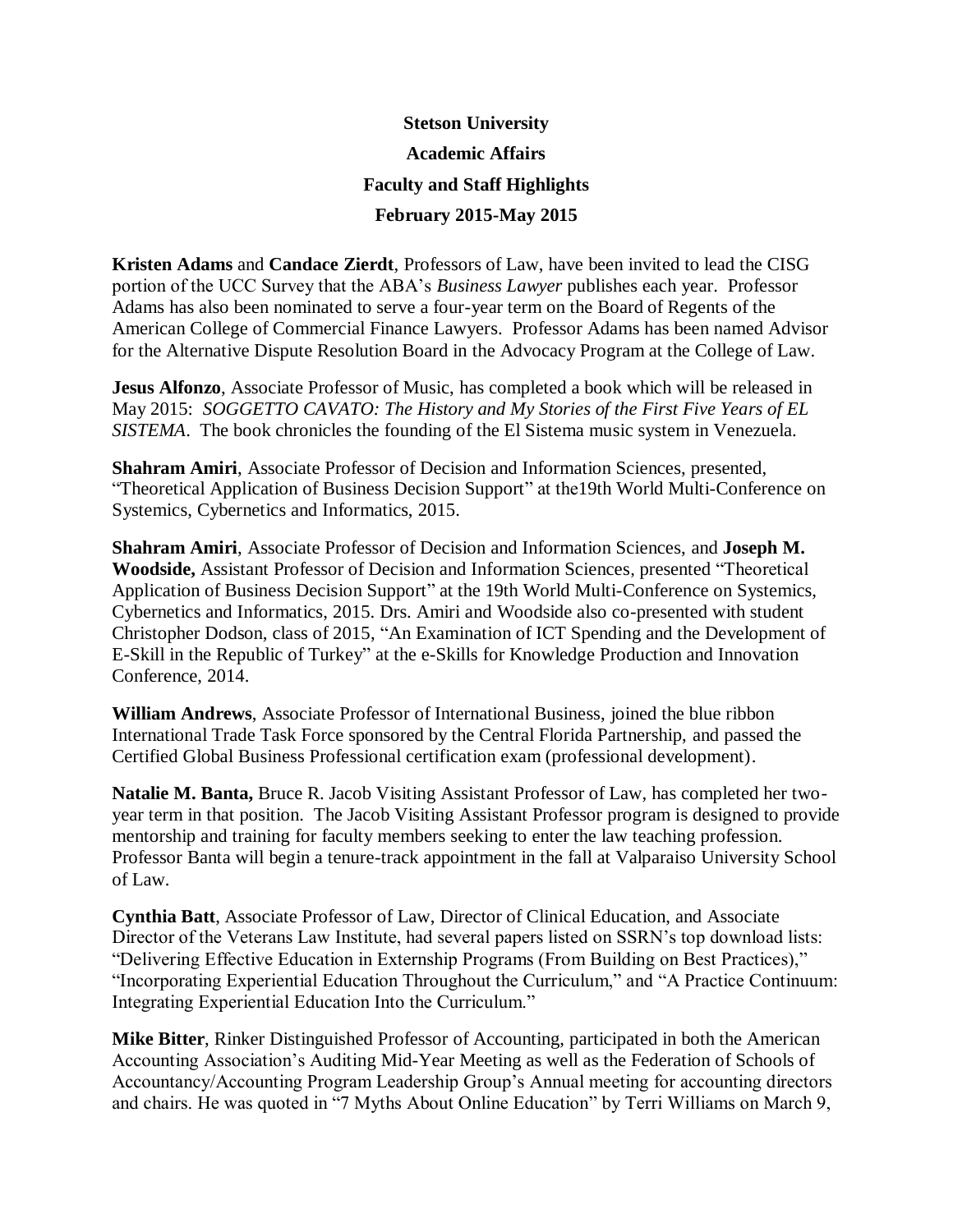2015 in U.S. News and World Report. Finally, he is a volunteer member of the Florida Department of Education's Accounting Operations/Applications Program Review Committee, which is charged with reviewing and revising the curriculum framework for all accounting courses taught in public high schools in the State of Florida.

**David Bjella**, Professor of Music, performed the Boccherini *Concerto in C Major* with Professor **Anthony Hose** and the Stetson University Chamber Orchestra on March 31 in Lee Chapel and will be joining them on their UK tour in May. He has also been invited to join the faculty at the Hot Springs Music Festival in Arkansas in June, and then will head to several South Dakota concerts in the Black Hills in July.

**Rachel Boldman**, M.S., LMHC, '04, '10, Director of the Counseling Center, assumed the role of Director as of January 1, 2015. She has been with the Counseling Center since June 2013. In October 2014, she gave a presentation at the American College Counseling Association National Conference entitled "The High-Functioning Sociopath Comes to College."

**Kristie Born**, Visiting Assistant Professor, gave two recitals with former faculty member Stephen Ng, tenor, performing music by **Syd Hodkinson**, Claude Almand Chair of Composition, Kari Juusela, and other living American composers. Performances were on February 16 in West Chester, PA and February 22 at Stetson. Dr. Born is part of Ensemble P4, along with **Marja Kerney,** Adjunct Professor of Music. At the group's February 8 concert at the Daytona News Journal Center, they performed Bartók's *Sonata for Two Pianos and Percussion*, along with new American music.

**Brooke Bowman**, Professor of Legal Skills, will become the Associate Director for the Center for Excellence in Advocacy and will continue her work as the Moot Court Advisor in the Advocacy Program at the College of Law.

**Vince Brenner**, David M. Beights Professor of Accounting**,** celebrates his 50th year of teaching at the university level. He has been nominated by current and former colleagues and students for the American Institute of Certified Public Accountants (AICPA) Distinguished Achievement in Accounting Education Award, the highest award given to an accounting educator by the accounting profession.

**Tammy Briant**, Director for Student Life at the College of Law, was this year's winner of the Administrators in Graduate and Professional Student Services (AGAPSS) NASPA national award. As one nominator noted, "Tammy has had a major impact on many facets of the student experience, and none of these is more evident than her influence in the areas of leadership, ethics and professionalism."

**Jon Carrick**, Assistant Professor of International Business, presented a paper, "Financing Globally Competitive New Ventures," at the National Business and Economics Conference in Panama City, Panama. Dr. Carrick also engaged with Tangent Foods, a venture capital-backed firm in Thailand with several disruptive food technologies, for an EMBA consulting project on the firm's market entry strategy into the US.

**Valrie Chambers**, Associate Professor of Accounting and Tax, had her article "Convenience May Be Necessary for Widespread Pension Participation by the Poor" accepted for publication in June, 2015 for the *IRS Research Bulletin*, U.S. Treasury.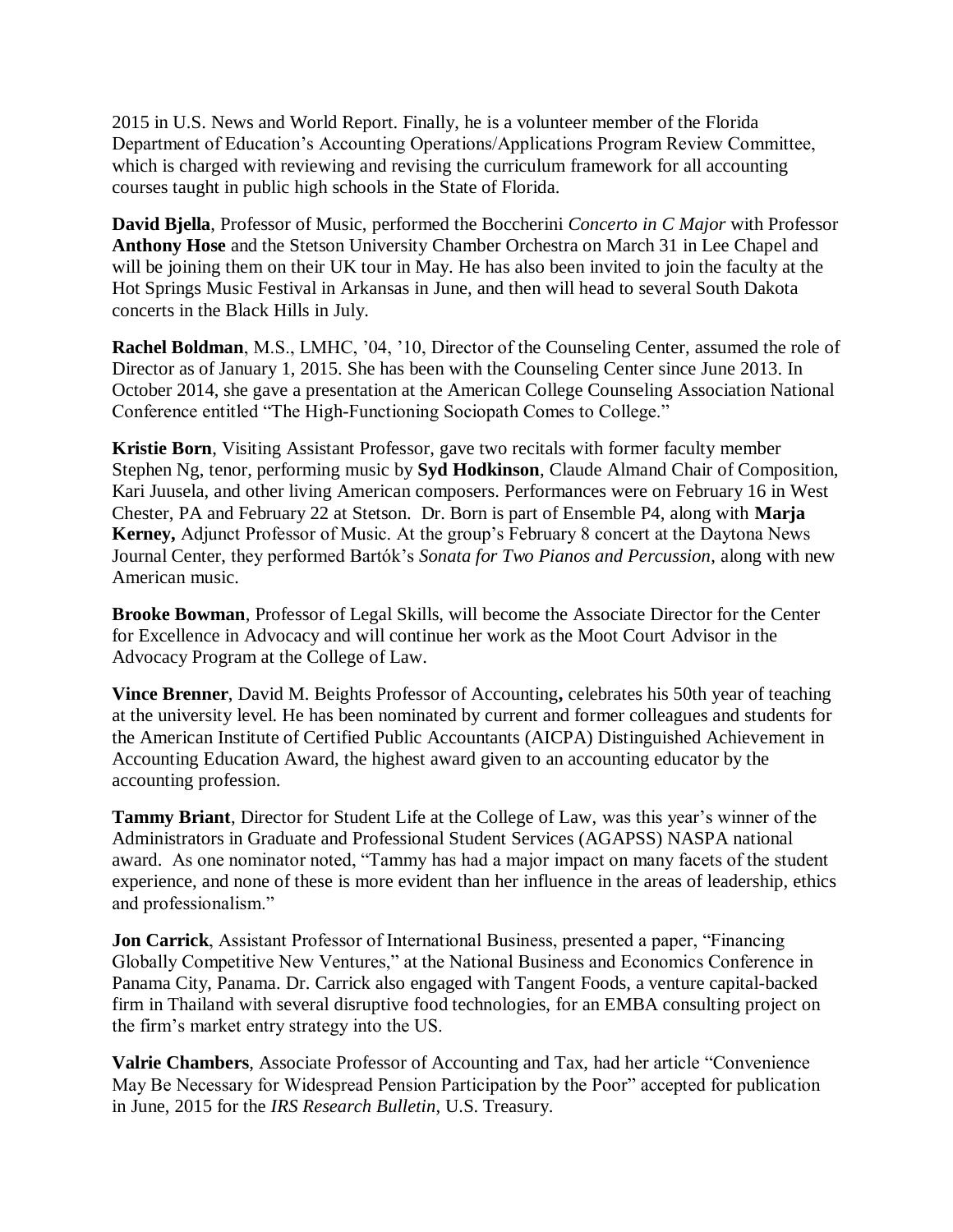**Valrie Chambers**, Associate Professor of Accounting and Tax, **Bonnie Holloway**, Visiting Instructor of Accounting, and **Maria Rickling**, Assistant Professor of Accounting, had their paper entitled "The VITA Program: Vital to Communities, Campuses, Students and Employers" accepted for publication in May, 2015 in *The Tax Adviser*.

**Dione Chandler**, Adjunct Professor of Music, gave a master class to the oboe section of the Southwest Florida Symphony Orchestra Youth Orchestra on March 16.

**Carliss Chatman** will serve as the College of Law's Jacob Visiting Assistant Professor beginning in fall 2015 and will teach Professional Responsibility as well as business courses. Professor Chatman has argued more than 30 responsive and dispositive motions in state and federal courts, was the lead associate for a Fortune 500 natural gas company involved in arbitration against a publicly traded oil and gas company, and was involved in Multi-District Litigation proceedings arising from an oil spill in the Gulf of Mexico.

**Jane Christeson**, Professor of Music, compiled, transcribed and edited two volumes of songs by Venezuelan composer Inocente Carreño entitled "Songs of the Enchanted Island." Clear Note has published the first of these volumes and the second is due out later this spring. Additionally, she wrote the preface for the edition.

**Jane Christeson**, Professor of Music, as a member of the Africana Studies Committee at Stetson, collaborated with **Kristie Born**, Visiting Assistant Professor of Music, who represented the Women and Gender Studies Committee, to organize a concert of music by African American and Caucasian Women in celebration of Black History Month (February) and Women's History Month (March). Both Mrs. Christeson and Dr. Born performed in the February 17 concert and were joined by other School of Music faculty

**Stacy Collins**, Director of the Academic Success Center, presented with **Noel Painter**, Associate Professor of Music and Associate Dean, "Beyond Accommodations: Universal Design in Teaching and Learning" at the inaugural *Sharing Excellence Colloquium on Teaching and Learning* at Stetson University and "Inclusive Teaching with Accommodations" at the *Inclusive Excellence Symposium* also at Stetson University.

**Chris Colwell**, Associate Professor of Education, published the book *Impact: How Assistant Principals Can be High Performing Leaders* (Rowman & Littlefield) in March.

**Lee Coppock**, former Trial Advocacy Fellow at the College of Law will rejoin the College of Law in the Fall of 2015 as a Visiting Professor teaching Professional Responsibility and Trial Advocacy.

**Paul Croce**, Professor of American Studies, gave a paper entitled "Decolonizing Education: American Studies Across the Disciplines" for the American Studies Program at Maharaja Agrasen College, University of Delhi, India in March. Dr. Croce also served as Referee for the Public Scholar Program of the National Endowment for the Humanities: [http://www.neh.gov/news/press-release/2014-12-01](https://email.ad.stetson.edu/owa/redir.aspx?C=nGaNr936-Um-S3qHzluyzNsAY6tTRtII2jp0_r4ad0VhX95PTwgjY_qDqY-lo2UBYDtur5nuzMc.&URL=http%3a%2f%2fwww.neh.gov%2fnews%2fpress-release%2f2014-12-01)

**Lizzie Dement,** Assistant Director of Leadership Development, gave a presentation at the NASPA Annual Conference entitled "Discover Your Welcome Mat: How Social Media Can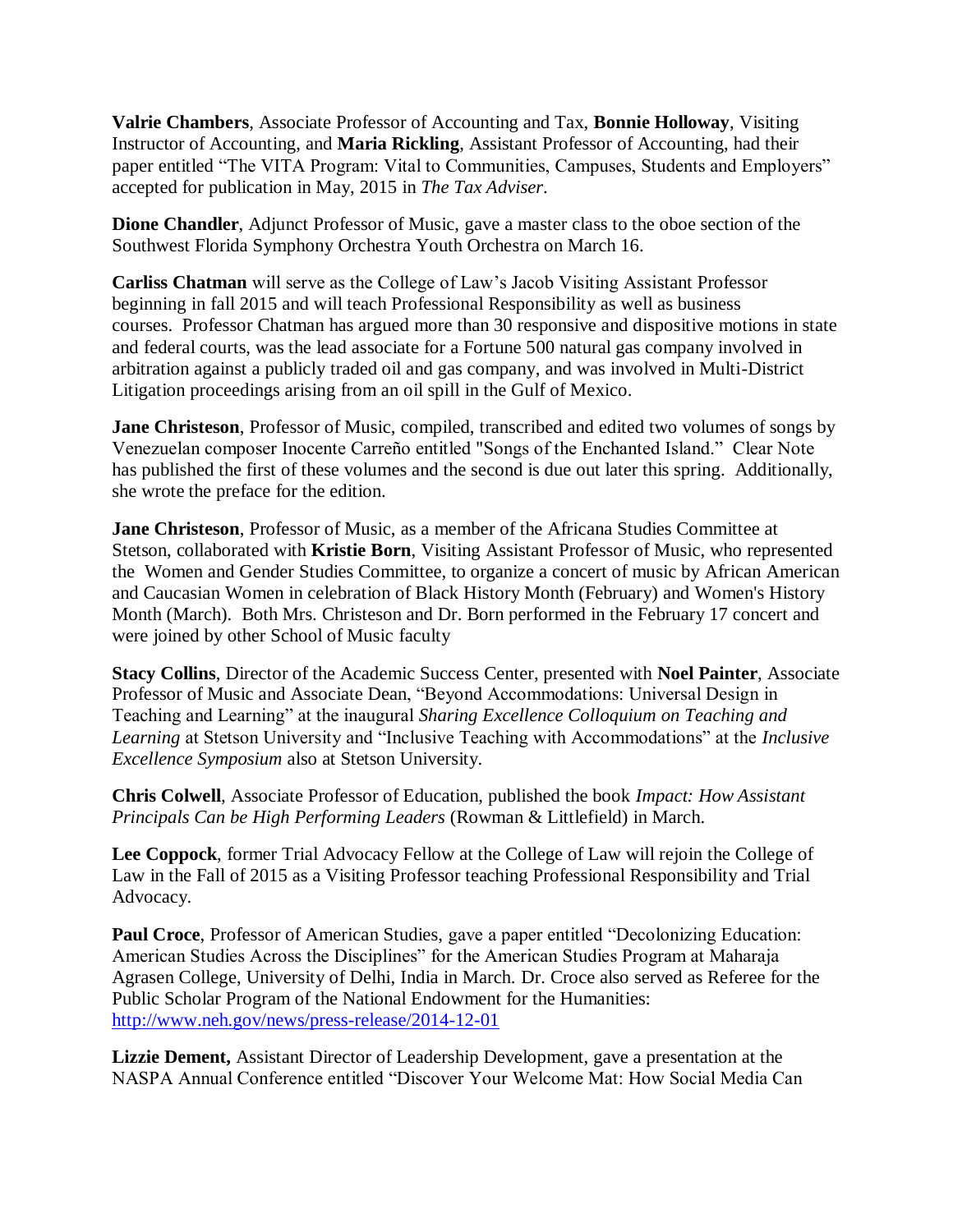Become Your Office's New Front Door." Lizzie was also recently elected as the Chair of Women in Student Affairs NASPA Knowledge Community.

**Stephen John Ellis**, Assistant Professor of Digital Arts, exhibited his interactive work *In Memoriam* at the Slingshot Festival in Athens, Georgia in March. The work is a memorial to the victims of mass shootings and takes a critical look at the media representations of these tragedies.

**Chris Ferguson**, Associate Professor of Psychology, and his psychotechnology lab had another paper, with multiple student coauthors, accepted for publication. Student co-authors include: **Hayley Barr**, class of 2016, **Grace Figueroa** B.A. '14, **Kimberly Foley**, class of 2015, **Alex Gallimore** B.A. '14, **Alexandra Merritt**, class of 2015, **Cameron Spanogle**, class of 2016, **Benjamin Trigani**, class of 2015, **Julie Stevens** B.A. '14, **Stephanie Miller**, class of 2016, **Hien Nguyen Pham**, class of 2015, and **Rachel LaQuea** B.A. '14.

Ferguson, C. J., Barr, H., Figueroa, G., Foley, K., Gallimore, A., LaQuea, R., Merritt, A., Miller, S., Nguyen-Pham, H., Spanogle, C., Stevens, J., Trigani, B., & Garza, A. Digital Poison? Three Studies Examining the Influence of Violent Video Games on Youth. *Computers in Human Behavior*

**Michael Finch**, Professor of Law, has been named Interim Director of Academic Success at the College of Law.

**Mayhill Fowler**, Assistant Professor of History, gave the keynote address at the University of Toronto Graduate Conference in Slavic Studies. Her talk was called "Tricksters at Cards: The Official Artist in Soviet Ukraine...or How to do History with Theater." Dr. Fowler spoke at a symposium of scholars, "Experiment, Expression, and the International Scene: The Ukrainian Avant-Garde Stage in the 1910s and 1920s," at the Ukrainian Museum in New York City in April for the exhibition "Staging the Ukrainian Avant-Garde of the 1910s and 1920s." Her talk was called "Hello from Radiowave 477!: The Berezil Theater as Institution in Soviet Kharkiv." Dr. Fowler also published a catalogue essay for the above exhibition called "Berezil: Theater as Institution in Soviet Ukraine."

**Krista Franco**, Assistant Professor of Theatre Arts, and **Ken McCoy**, Professor of Theatre Arts, attended the Southeastern Theatre Conference (SETC) with several students.

**Russell Franks**, Visiting Lecturer in Music and director of Stetson University Opera Theatre, produced and directed two performances of Mozart's *Idomeneo* in March with the Stetson Symphony Orchestra. Stetson University Opera Theatre has been invited back to the Sulzbach-Rosenberg International Music Festival. Mr. Franks will take nine students, who will study intensively *Die Zauberflöte* by Mozart and present it in performance in August. Mr. Franks directed and designed the Vero Beach Opera's *Il tabarro* by Puccini in January. Stetson students were hand-picked for comprimario roles and the chorus for this production. The principal roles were comprised of professionals from around the world who have sung at opera houses from The Metropolitan Opera to the Liceu in Barcelona to the Verona Opera Festival. Students were able to observe and participate in a professional opera production with world class singers in a "real world" application.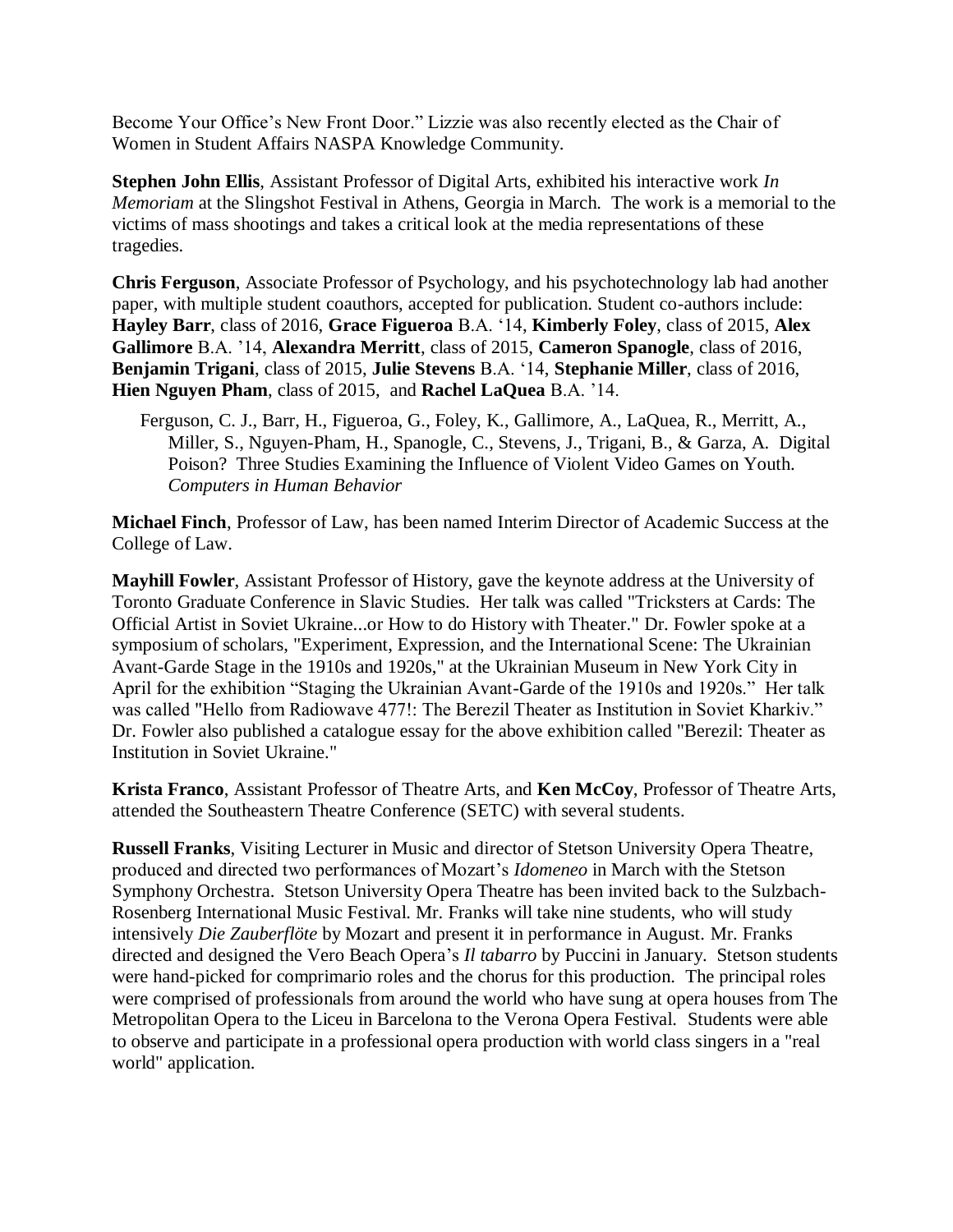**Clark Furlow**, Professor of Law, will retire at the end of the 2014-2015 academic year after having helped hundreds (or more) students understand corporate law. Prior to joining the College of Law, Professor Furlow practiced corporate law in Delaware arguing numerous corporate cases in the Delaware Supreme Court and the Delaware Court of Chancery — and thirty-three of the cases in which he was involved led to published judicial decisions, including a number that are included in law school casebooks.

**Royal C. Gardner**, Professor of Law and Director, Institute for Biodiversity Law and Policy, has co-authored a Ramsar Briefing Note on the "State of the World's Wetlands and their Services to People: A compilation of recent analyses." He also presented a webinar for the Convention on Biological Diversity and spoke at a biodiversity and sustainable development symposium at Cambridge University.

Yolany Gonell, Director for Diversity & Inclusion, serves as the Latino/a Caucus Chair for the National Conference of Race & Ethnicity and two proposals have been accepted for the 2015 28<sup>th</sup> Annual NCORE Conference: "Transformation from Within: A Model for Weaving Inclusive Excellence into the Fabric of a University" and "Dismantling Presumed Incompetence: Testimonies and Transformative Strategies for Latinas in Higher Education." She coordinated Stetson University's inaugural Diversity & Gender Sexuality Conference in cooperation with the Gender Studies Program and a number of departments across campus.

**Lindsey Graves**, Assistant Director for Interfaith Initiatives, took five students to an Interfaith Leadership Institute hosted by Interfaith Youth Core in January 2015. In response to the conference, the students initiated an Interfaith Student Organization (ISO). ISO will be responsible for organizing large interfaith events on campus (such as Better Together Day in April), and for building relationships with and among religious and non-religious organizations on campus. Lindsey has successfully launched a 6-week "Meditation Starter Kit" which serves as an introduction to mediation and guided practices.

**Ethan Greene**, Assistant Professor of Digital Arts, presented his composition "Environmental Rhythm Etude No. 1" at Virginia Tech in Blacksburg, VA. The work was juried for inclusion on the program of the 2015 Society of Electro-Acoustic Music in the United States (SEAMUS) national conference March 26-28.

**Tandy Grubbs**, Professor of Chemistry, and **Susan Ryan**, Betty Drees Johnson Dean of the duPont-Ball Library & Learning Technologies, presented "3D Printing to Create Computationally Derived Models in the Physical Chemistry Laboratory" in March at the American Chemical Society's Annual Conference in Denver.

**Laura Gunn** co-presented a paper entitled "Assessing Treatment Effect of Thiopurines on Crohn's Disease from a UK Population-Based Study Using Propensity Score Matching" at the Eastern North American Region (ENAR) of the International Biometric Society (IBS) Annual Meeting in Miami, FL in March.

**Lua Hancock**, Vice Provost, presented a half day pre-conference at the National Association of Student Personnel Administrators (NASPA) "Establishing and Sustaining Academic and Student Affairs Partnerships in Support of Student Learning, Development and Success."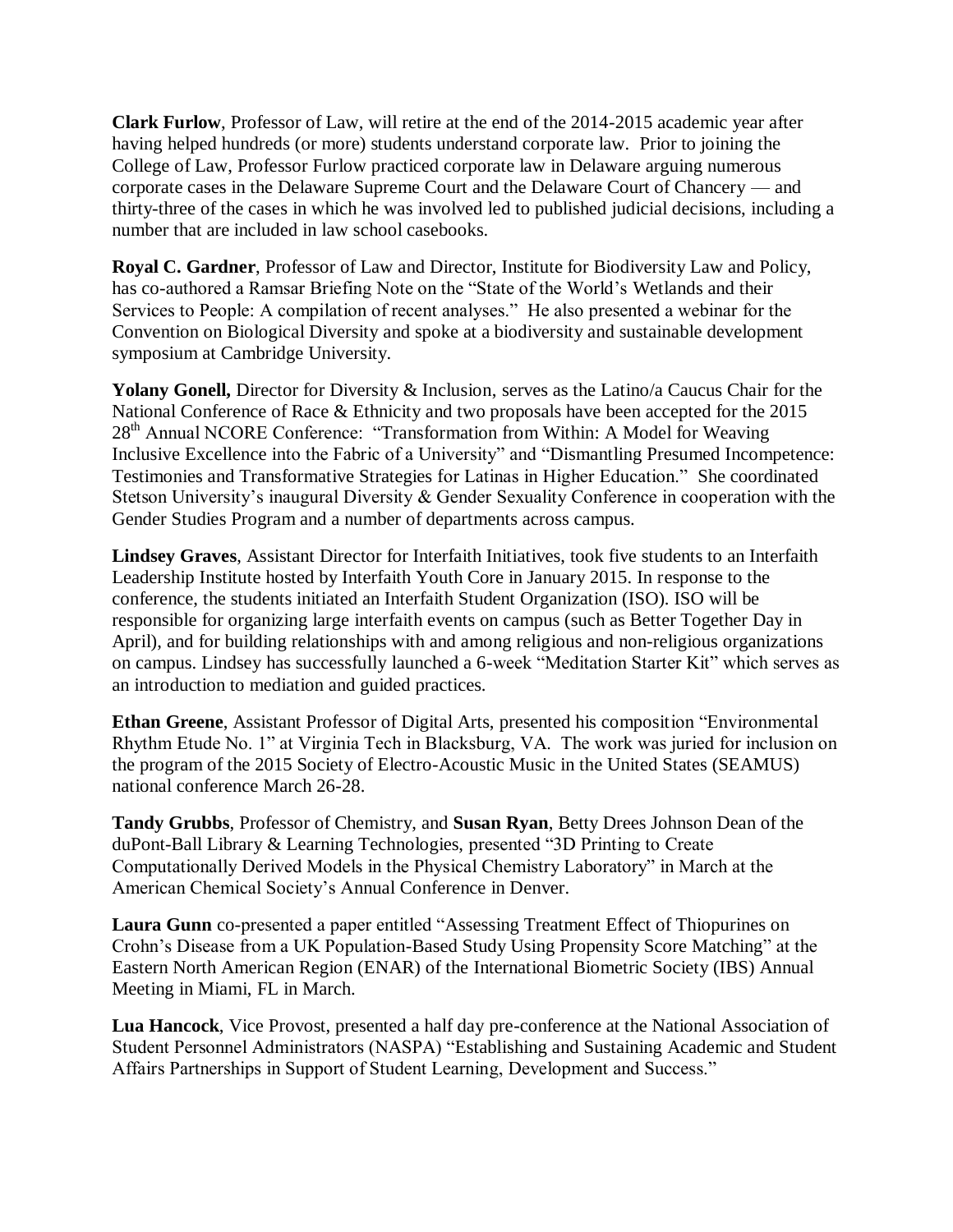**Terrance Harris**, Assistant Director of Wellness and Recreation, presented "Hatterzone… Raging Responsibly On a College Campus" at the Bacchus (Boosting Alcohol Consciousness Concerning the Health of University Students) Annual Conference in Orlando, Florida in November 2014 with the Wellness and Recreation Wellness Interns and "Know Your Power" Sexual Assault Prevention and Education at the RespectCon Conference in Savannah, Georgia in April 2015.

**Elizabeth Heins**, **Kathy Piechura-Couture**, and **Mercedes Tichenor**, Professors of Education, co-presented a paper on "Girls' Attitudes Towards Math: What Do They Really Think?" at the National Council of Teachers of Mathematics (NCTM) Annual Conference in Boston, MA in April.

**Elizabeth Heins**, **Kathy Piechura-Couture**, and **Mercedes Tichenor**, Professors of Education, and **Douglas MacIsaac**, Visiting Assistant Professor of Education, co-presented a talk on "Professional Growth Plans: Supporting Teachers as Learners" at the 2015 Professional Development Schools (NAPDS) National Conference in Atlanta, GA in March. The group also co-presented a paper on "Developing Professional Growth Plans to Strengthen Teacher Practice" at the 70th ASCD Annual Conference and Exhibit Show in Houston TX in March.

**Carol E. Henderson**, Professor of Law and Director, National Clearinghouse for Science, Technology and the Law, was recently recognized for her co-authored publication, *Scientific Evidence Review: Monograph No. 9*.

**Patrick Hennessey**, Adjunct Professor of Music, presented a concert/lecture at the Daytona Beach Regional Library in February on the evolution of jazz from its African roots to the present, featuring members of the Stetson University Jazz Ensemble. Dr. Hennessey's article about the Melbourne Municipal Band's 50th Anniversary was published in the February 2015 issue of *The Journal of the Association of Concert Bands*. Recent performances have included shows with the Temptations, Celtic Thunder, and the Phoenix Jazz Orchestra and concerts with the Central Florida Winds and the Space Coast Symphony Orchestra.

**Sydney Hodkinson**, Claude Almand Chair of Composition, was honored by the Eastman School of Music at the University of Rochester, which gave two concerts to celebrate longtime conducting and composition faculty member and Eastman alumnus Sydney Hodkinson's 80<sup>th</sup> birthday. The concerts consisted of an array of works by Dr. Hodkinson and repertoire that complemented his compositions, performed by the Eastman Wind Ensemble and Musica Nova. In addition, Dr. Hodkinson has received a commission from Aspen Music Festival for a String Quartet, to be premiered this summer by the Jupiter Quartet. He continues to serve as a longstanding member of the Aspen Summer Music Festival in Aspen, CO.

**Asal Johnson**, Assistant Professor of Integrative Health Science, has co-authored an article entitled "Perception or Reality of Body Weight: Which Matters the Most to Adolescents Emotional Wellbeing?" to be published in *Current Psychiatric Reviews.*

**Scott Jones**, Associate Professor of Marketing, in his role as faculty advisor for the American Marketing Association, attended the AMA's International Collegiate Conference where he served as a judge for the Marketing Case competition.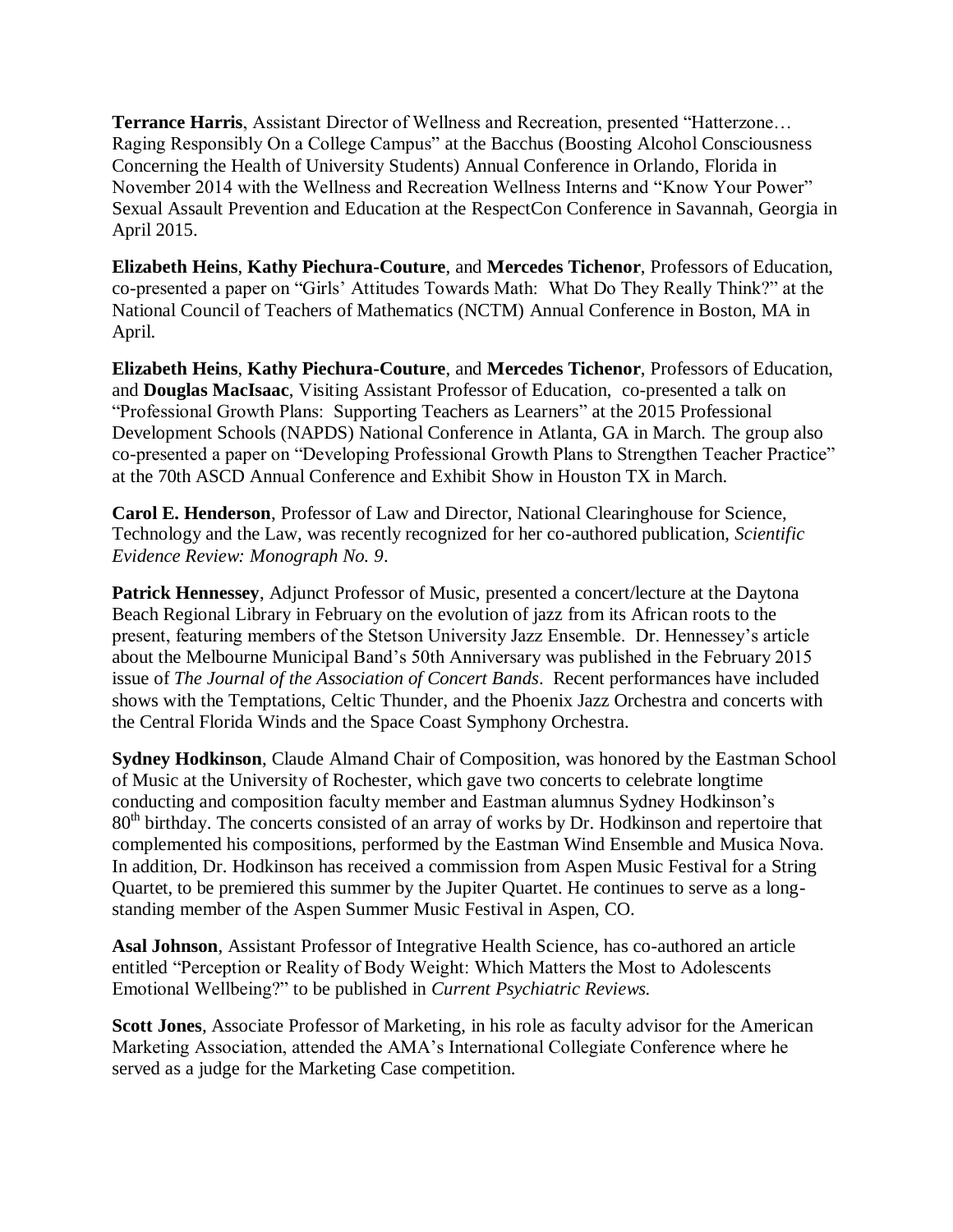**Camille King**, Associate Professor of Psychology, has co-authored a paper entitled "Unconditioned Oromotor Taste Reactivity Elicited by Sucrose and Quinine is Unaffected by Extensive Bilateral Damage to the Gustatory Zone of the Insular Cortex in Rats" published in *Brain Research*.

**Clara Knotts**, Visiting Lecturer in Music, presented at the American String Teacher Association (ASTA) National Conference in Salt Lake City, Utah (March 18-21, 2015):"The 'Re-emergence' of the Fretted Violin Family: Extended Technique and Educational Significance."

**Eric Kurlander**, Professor of History, has written an article "Liberalism in Imperial Germany, 1871-1918" that will appear in Matthew Jeffries, ed., *Ashgate Research Companion to Imperial Germany* (London: Ashgate, 2015) this month. See advance reviews: [http://www.ashgate.com/default.aspx?page=637&calcTitle=1&isbn=9781409435518&lang=cy-](http://www.ashgate.com/default.aspx?page=637&calcTitle=1&isbn=9781409435518&lang=cy-GB)[GB\)](http://www.ashgate.com/default.aspx?page=637&calcTitle=1&isbn=9781409435518&lang=cy-GB). Dr. Kurlander also gave an invited lecture as part of the "Protest Requiem" Commemoration at the University of Florida: [http://arts.ufl.edu/in-the-loop/events/protest](https://email.ad.stetson.edu/owa/redir.aspx?C=nGaNr936-Um-S3qHzluyzNsAY6tTRtII2jp0_r4ad0VhX95PTwgjY_qDqY-lo2UBYDtur5nuzMc.&URL=http%3a%2f%2farts.ufl.edu%2fin-the-loop%2fevents%2fprotest-requiem%2f)[requiem/.](https://email.ad.stetson.edu/owa/redir.aspx?C=nGaNr936-Um-S3qHzluyzNsAY6tTRtII2jp0_r4ad0VhX95PTwgjY_qDqY-lo2UBYDtur5nuzMc.&URL=http%3a%2f%2farts.ufl.edu%2fin-the-loop%2fevents%2fprotest-requiem%2f) His lecture was entitled "The Supernatural Roots of Nazi Anti-Semitism: Imagination, Demonization, and Genocide" (April 17, 2015).

**Matt Kurz,** Director of Student Development and Campus Vibrancy, led a service trip to Cusco, Peru with eight Stetson students over spring break. The group worked with a local charter school to assist staff in teaching the children English, as well as contributed time to an elderly care unit within the same general education compound.

**Peter F. Lake**, Professor of Law, Charles A. Dana Chair and Director, Center for Excellence in Higher Education Law and Policy, has assumed the role of Interim Director of Title IX Compliance for the University. He is frequently quoted in news outlets, including recent quotes in the *Chronicle of Higher Education, the Chicago Tribune,* and *USA Today.*

**Adam Levine**, Adjunct Professor at the College of Law, wrote "The Best and Worst States for Ob/gyn Practice: A Professional Liability Perspective" and "Reproductive Technologies and the New Math: When it Takes Three Parents to Make an Embryo" for *Contemporary OB/GYN*.

**Dejan Magoc**, Assistant Professor of Integrative Health Science, co-presented two papers entitled "Gender Differences Associated with Health Behaviors and Related Beliefs among College Students" and "What do Eating Inventories Measure?"at the Society of Behavioral Medicine 36th Annual Meeting and Scientific Sessions in San Antonio, TX in April.

**Jason Martin**, Library Head of Public Services and Assistant Professor, presented a paper "Leadership in Academic Libraries: Exploratory Research on the Use of Transformational Leadership Styles" in March at the Association of College and Research Libraries annual conference in Seattle.

**Kevin Miller**, Academic Success Coordinator in the Academic Success Center, presented "Using Data Driven Decision-Making to Pilot Peer Instruction" at the Florida College Learning Centers Association and will present this same session at the Association of Institutional Research Annual Forum.

**Rebecca C. Morgan**, Boston Asset Management Chair in Elder Law and Co-Director, Center for Excellence in Elder Law was quoted in *AARP Magazine* regarding elder abuse.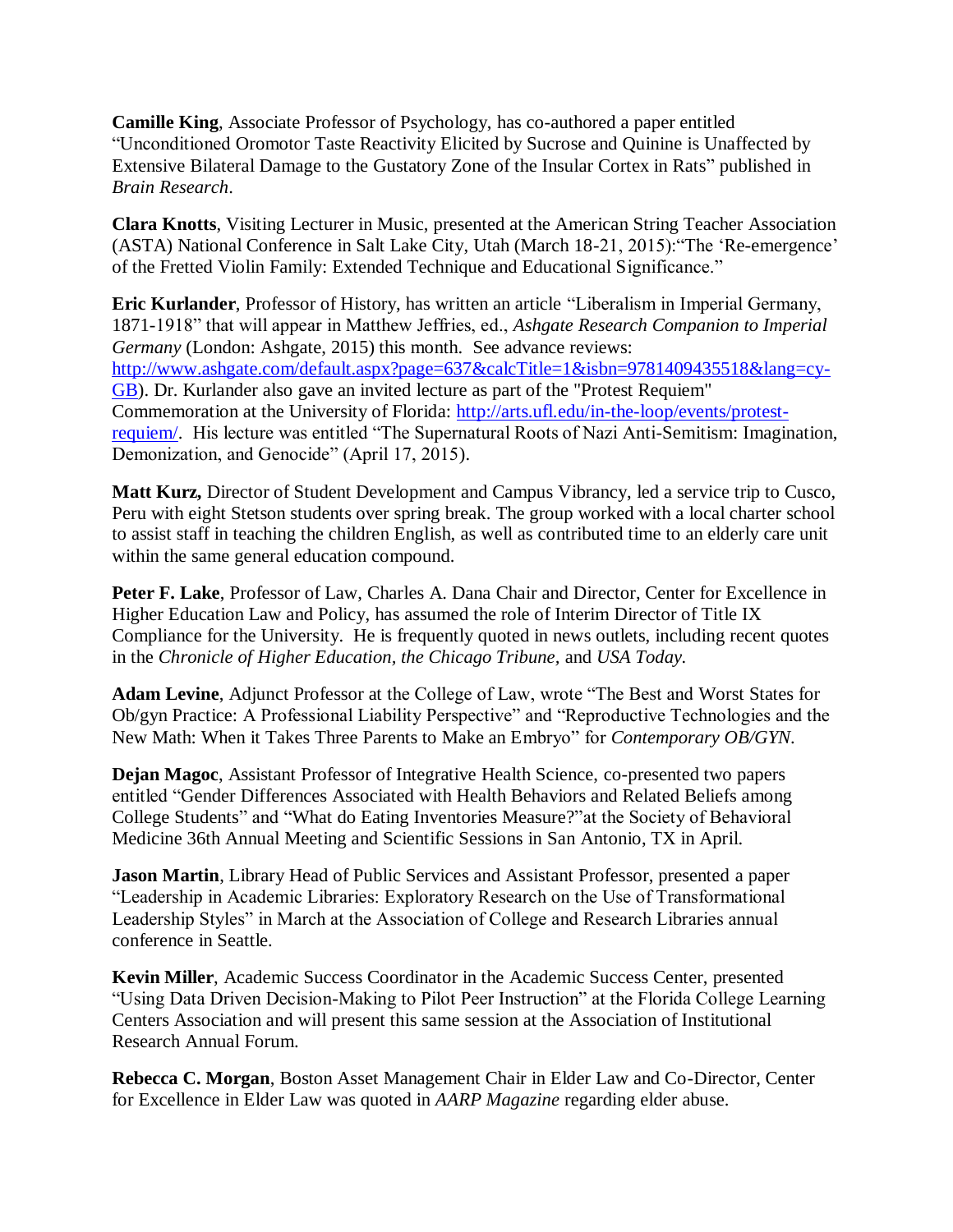**Lynn Musco**, Professor of Music, performed with TOSCA DUO (Shawn Copeland '99) at the 10th Annual Vandoren Clarinet Ensemble Festival in Mobile Alabama. Dr. Musco and Dr. Copeland also participated in a panel discussion about the future of clarinet ensembles and music education, and Dr. Musco gave a 15-minute interview for [Banddirector.com](http://banddirector.com/) (the company live streamed the entire festival) and had the opportunity to talk about the music program at Stetson, the two ensembles that performed at the festival, and gave some ideas for how band directors can incorporate clarinet ensembles in their high school programs. TOSCA DUO also performed at the South Texas Flute and Clarinet Day in Brownsville, TX on April 11.

**Lynn Musco**, Professor of Music, and **Tammy Miller**, Adjunct Professor in Music, gave a recital on the UCF Clarinet Day on February 14.

**Lynn Musco** and **Jean West**, Professors of Music, along with **Dione Chandler**, **Ashley Heintzen**, **Kathy Thomas**, Adjunct Professors of Music, who form *Veritate Winds,* the faculty woodwind quintet, gave a recital on February 10.

**Luz Estella Nagle**, Professor of Law, was recently recognized by the College of Law for her book chapters, "The Rule of Law in Latin America," in *Latin American Democracy: Emerging Reality or Endangered Species?* and a chapter in *Comparative Counter-Terrorism Law.*

**Michael Oeser** will join the College of Law as a Visiting Professor of Legal Skills for the 2015- 2016 academic year to teach in the College of Law's legal writing curriculum. Professor Oeser has significant experience teaching in a variety of legal writing programs including at Valparaiso, Arkansas (Little Rock), and the University of Houston.

**Erin Okuno**, a Stetson University College of Law alumnus (2013) was named the inaugural Foreman Biodiversity Fellow in the Center for Biodiversity Law and Policy.

**Mary Ellen Oslick**, Assistant Professor of Education, won the Virginia Hamilton Essay Award for "Children's Voices: Reactions to a Criminal Justice Issue Picture Book," 2014, awarded by the Virginia Hamilton Conference Board. Dr. Oslick also co-presented with N. Clendenin and L. Lizalde a talk on "Fostering Home Literacies in a Primary Reading Course" at the annual conference of the Professional Development Schools (NAPDS) in Atlanta, GA in March.

**Jason S. Palmer,** Associate Professor of Legal Skills and Coordinator of Legal Research and Writing, has been named Professor of Legal Skills. He recently presented to the Suncoast Estate Planning Council on Marriage Equality and Planning for LGBT Clients Post-*Windsor*.

**Lou Paris**, Visiting Lecturer in International Business, appeared in a *Daytona Beach News-Journal* business article on March 15th. He was also recognized by the *Daytona Beach News-Journal* "Business Report" as one of 2015's "40 under 40."

**Timothy Peter**, Professor of Music and Director of Choral Activities, presented at the National American Choral Directors Association conference in February in Salt Lake City: "Study and Analysis of Leonard Bernstein's *Chichester Psalms*: A 50-Year Reflection on Culture, Music, War, Peace, and the Psalms." Dr. Peter conducted the All-State Reading Chorus at the 2015 Florida Music Educators Association conference in Tampa in January.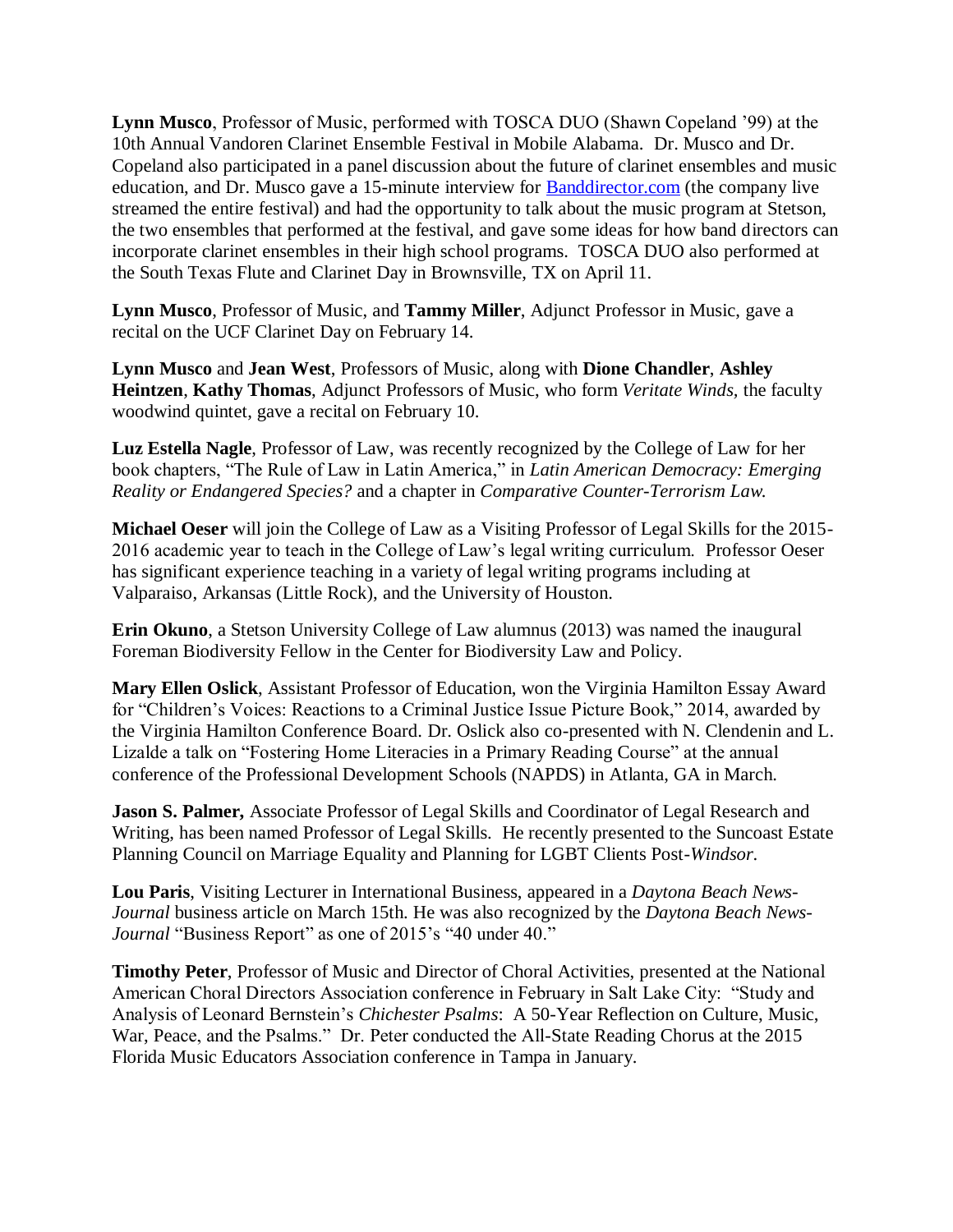**Jelena Petrovic**, Assistant Professor of Communication and Media Studies, presented a paper at the Southern States Communication Association in April. The title of her presentation was "Moral Rights and Transgressions in Serbian Discourses on Asylum-Seeking." It was presented as a top paper in Language and Social Interaction.

**Kathy Piechura-Couture**, Professor of Education, and **Douglas MacIsaac**, Visiting Assistant Professor of Education, delivered a talk on "Data Chats: Supporting Preservice and Inservice Educators through Professional Learning Communities" at the Association of Teacher Educators Annual Meeting in Phoenix, AZ in February.

**Ellen S. Podgor**, Gary R. Trombley Family White-Collar Crime Research Professor and Professor of Law, is the co-author of *Mastering Criminal Procedure: Volumes 1 and 2*, which was recently published in its second edition.

**Mary Pollock**, Professor of English, published an article entitled "Animal Companions in Sylvia Townsend Warner's More-than-Marxist World" in *Mosaic*.

**Michelle Quiñones,** Director of Community Standards and Compliance, attended the Association for Student Conduct Administration conference in St. Pete Beach, FL in February 2015 and presented a session entitled, "Hitting Reset: A New Approach to Conduct at a Small, Private University."

**Kimberly Reiter**, Associate Professor of History, won a highly competitive "Enduring Questions" grant from the National Endowment for the Humanities.

**Rosalie Richards,** Associate Provost for Faculty Development, published two articles in *CUR Quarterly* Spring 2015 issue. The first is a full article entitled "Measuring Self-Efficacy and Scientific Literacy Across Disciplines as Value-Added Outcomes of Undergraduate Research Mentoring: Scale Development" while the second is a vignette entitled "Sustaining a Culture of Undergraduate Research through Robust Faculty Evaluation Processes." Dr. Richards also coauthored a book chapter ["Undergraduate Research as Pedagogy: Promoting and Sustaining a](http://pubs.acs.org/doi/abs/10.1021/bk-2014-1180.ch007)  [Culture of Undergraduate Research among Chemistry Majors"](http://pubs.acs.org/doi/abs/10.1021/bk-2014-1180.ch007) in *Addressing the Millennial Student in Undergraduate Chemistry ACS Symposium Series 1180*. She also co-authored a manual, *Mentoring Undergraduate Research*, which is accessible online at [http://kb.gcsu.edu/urace/1.](http://kb.gcsu.edu/urace/1)

**Michael Rickman**, Professor of Music, gave a solo recital benefiting the scholarship fund of the Florida Federation of Music (Wednesday Music Club of Central Florida) on March 1 at the First United Methodist Church, DeLand, as well as a recital at Westminster by the Sea, Port Orange.

**Leila Roach**, Associate Professor of Counselor Education, presented an educational session "Working Through Client/Counselor Values Conflicts: Understanding your Own Process of Ethical Decision Making" at the American Counseling Association National Conference in Orlando in March. Dr. Roach also presented an educational session "The Ripple Effect: Extending Counselor Wellness from Training Programs to Clinical Practice" with two graduate students at the Florida Mental Health Counselors Association Conference in Lake Mary in February.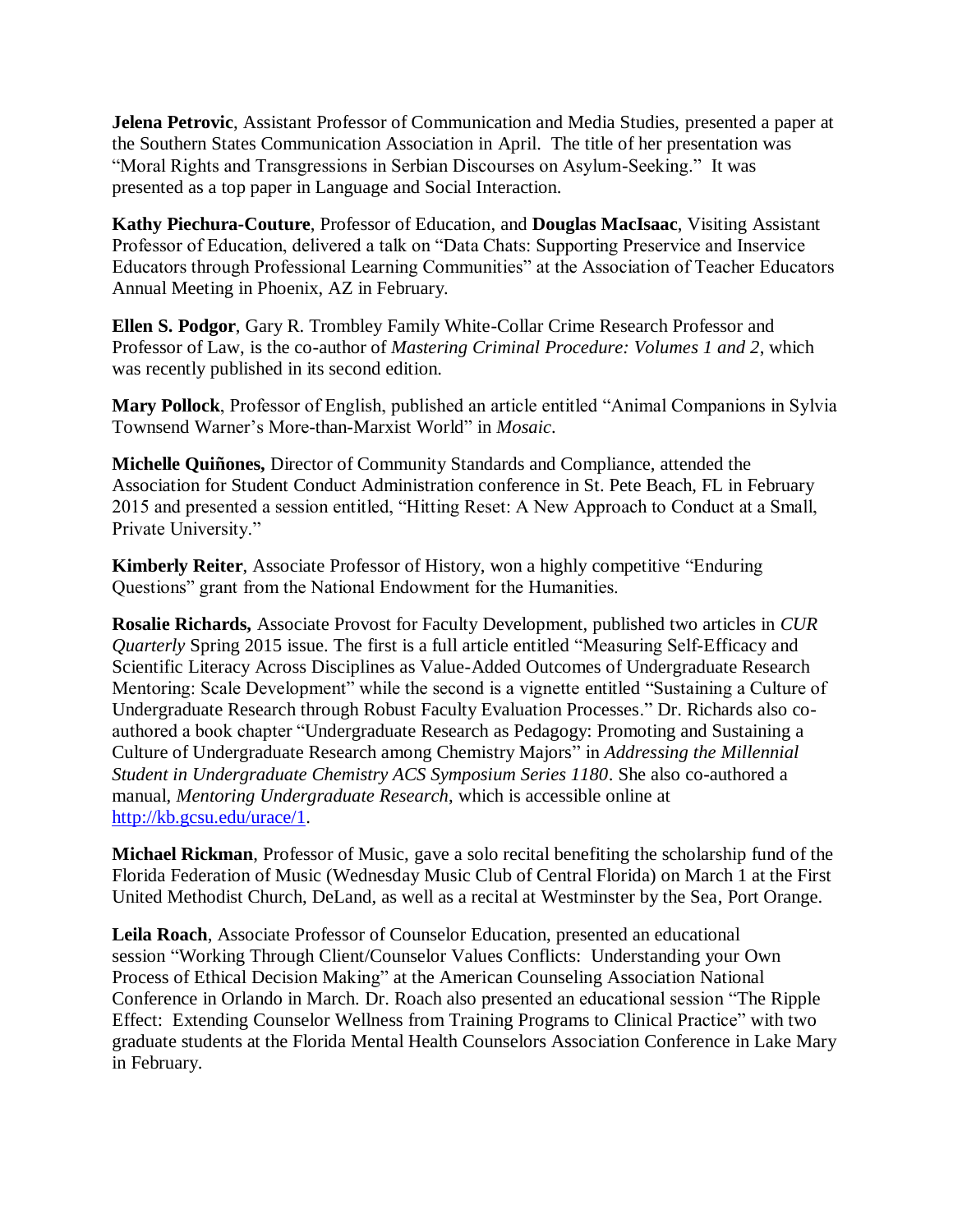**Matt Roberts**, Associate Professor of Digital Arts, gave a guest lecture at Austin Peay State University in Clarksville TN in January. His work *Waves* was curated for inclusion in the exhibit SOUND running at the Trahern Gallery from January 20 to February 6.

**Stephen Robinson**, Professor of Music, was a guest clinician and performer at the Florida Music Educators Association Guitar Ensemble Festival in January in Tampa. In April he performed a solo concert for the New York Classical Guitar Society at the Diller-Qualie School of Music in New York, NY, as well as a solo performance/lecture at the Manhattan Theatre Club Creative Center, New York, NY.

**Stephen Robinson**, Professor of Music, **Patrece Robinson**, Adjunct Professor of Music and Coleman Fellow, hosted 95 high school guitarists from Freedom High School in Orlando on February 26. The students were on campus for a full day of performances and masterclasses with Dr. Robinson, and the day culminated with a concert by the internationally renowned Amadeus Duo. Dr. and Mrs. Robinson also attended the Network of Music Career Development Officers (NETMCDO) Conference at the Manhattan School of Music in January, 2015. The conference, entitled "The Past, Present, and Future of the Music Career & Entrepreneurship Development Field" celebrated its 20th anniversary and hosted music career professionals from over 40 conservatories, universities and performing arts organizations from the US, Canada, England and Japan.

**Stephanie Ryan,** Internship Coordinator, Career & Professional Development, was selected for a committee that met in Houston, TX to determine finalists for the Benjamin A. Gilman International Scholarship Program sponsored by the U.S. Department of State. The Gilman Scholarship provides undergraduate U.S. Citizens who have limited financial means with the opportunity to pursue academic studies or credit-bearing, career-oriented internships abroad. She also attended the CEIA (Cooperative Education & Internship Association) national conference in Atlanta, GA.

**Greg Sapp**, Associate Professor of Religious Studies, became the Series Co-editor of *SpringerBriefs in Religion and Sport*, a new publication in the academic field of Religion and Sport started by Dr. Sapp and his co-editor, Eric Bain-Selbo, published by Springer Publishing, United Kingdom. In March, Dr. Sapp presented a paper at the Virginia Military Institute's annual Leadership Conference in Lexington, VA. The title of his paper was, "The Civil Rights Movement and Social Justice: Meeting the Past and Changing the Future."

**Lynn Schoenberg**, Dean of Students, presented "Stress, Sleep & Resiliency - A Holistic and Strategic Effort," in November at the Association of University and College Counseling Center Directors (AUCCCD) Conference in Chicago. She is scheduled to give a similar presentation by the same name in May at the American College Health Association (ACHA) Conference in Orlando. In March, she led a full day workshop titled **"**Managing the Environment: Alcohol Prevention For Everyone," for the Illinois Higher Education Center in Chicago. Lynn completed her three year term as President of the Orlando Kappa Delta Alumnae Association in April.

**Tara Schuwerk**, Assistant Professor of Communication and Media Studies and Integrative Health Science, presented a paper at the Southern States Communication Association in April. The title of her presentation was "Exploring the Relationship between Multiple Identities and Communication Through a Classroom Art Gala."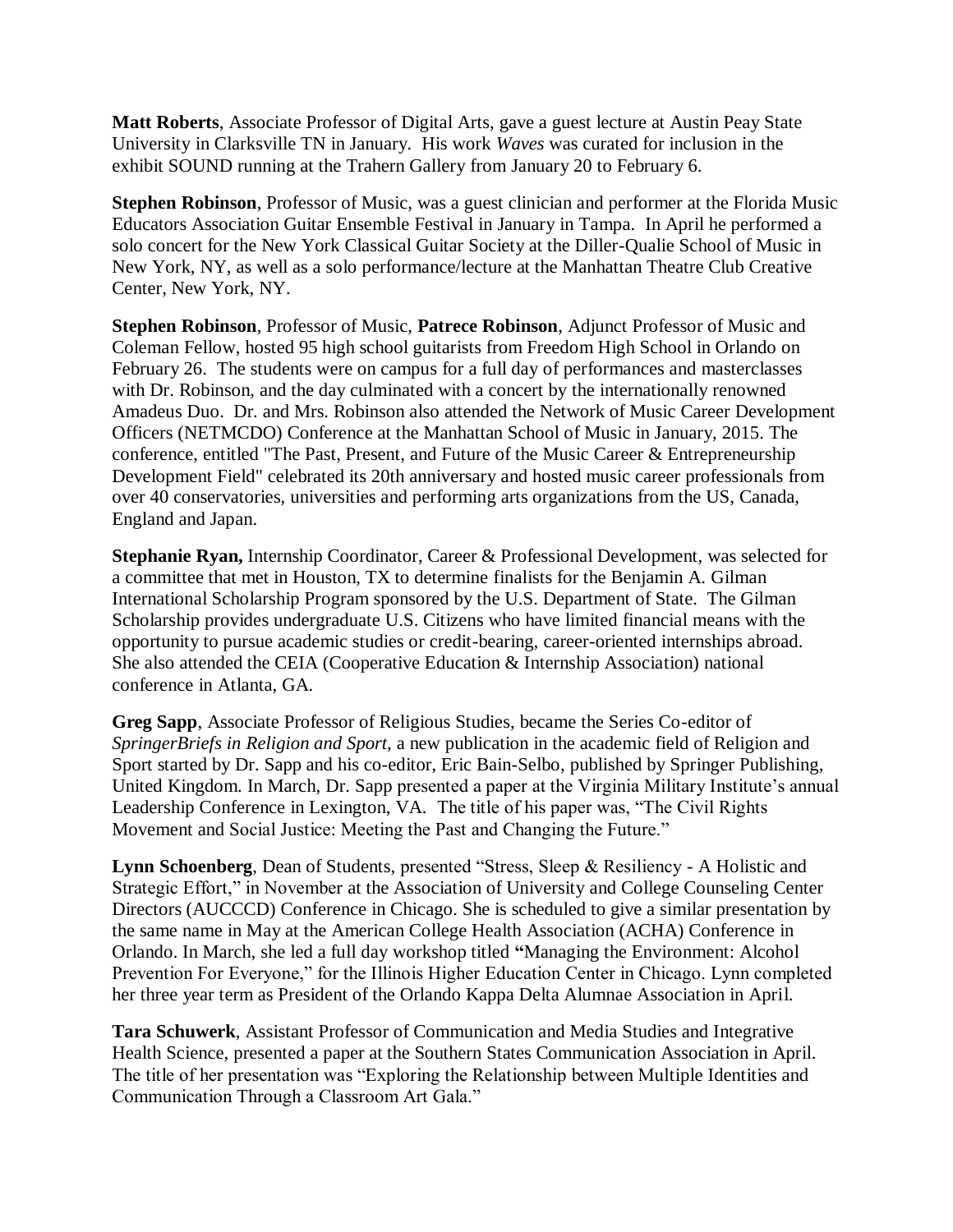**Leander Seah**, Assistant Professor of History, delivered a paper on "Rethinking the Making of Republican China: Jinan School, Chinese Migrants, and the Nanyang Connection, 1912-1926" at the Association for Asian Studies Annual Meeting. He also organized a panel on "Beyond Sino-Centrism: China, Southeast Asia, and Transnational Chinese Identities in Interdisciplinary Perspective" at the same meeting in Chicago, IL.

**Rajni Shankar-Brown**, Associate Professor of Education, delivered a paper entitled "Transformative Leadership and Pedagogy: Preparing Teachers to Effectively Reach Diverse Learners" at the Association of Teacher Educators Annual Meeting in Phoenix, AZ in February. Dr. Shankar-Brown was also the Featured Speaker in March at the National Youth at Risk Conference in Savannah, GA. Her talk was entitled "Planting Seeds of Positive Impact: Supporting Students in Poverty and Homelessness." Further, Dr. Shankar-Brown gave two talks entitled "Bridging Home and School: Collaboratively Building Inclusive Learning Communities that Advance Social Justice" and "Empower Students and Encourage Lifelong Learning: Partnering to Create Successful Mentoring Programs that Close the Opportunity Gap" at the 2015 Professional Development Schools (NAPDS) National Conference in Atlanta, GA in March.

**Rajni Shankar-Brown**, Associate Professor of Education, and **Carine Strebel**, Assistant Professor of Education, presented a paper entitled "Multilevel Campus Initiatives to Advance Social Justice Education" at the Association of Teacher Educators Annual Meeting in Phoenix, AZ in February.

**Stacey-Rae Simcox**, Associate Professor of Law and Veterans Advocacy Clinic Director, spoke with MSNBC's *Taking the Hill* about the Veteran's Advocacy Clinic.

**Rebecca Stone**, M.A., LMHC, counselor at the Counseling Center, completed 1,500 hours of supervised counseling, and earned her credentials as a Licensed Mental Health Counselor in March, 2015. In October, 2014, she gave a presentation at the American College Counseling Association National Conference entitled "Meeting Students Where They Are: Utilizing Technology to Maximize Reach."

**Jud Stryker**, Professor of Accounting and Eugene M. Lynn Chair of Business, has served Stetson for almost 40 years as a faculty member, Chief Financial Officer, associate dean, and department chair. He has been nominated by the accounting department and the Volusia County Chapter of the Florida Institute of CPAs for the FICPA Outstanding Educator Award. The very first winner of this award was the late Joseph "JJ" Master, legendary accounting educator in Florida, former chairman of the accounting department, and a former Stetson University Trustee.

**Brenda S. Taylor**, Stetson Health Service Medical Secretary, had her article " "I Have a Cold; I Need a Z-pak": Educating Students about Antibiotic Use on Campus" published in the April/May/June 2015 issue of *College Health in Action*, The Official Newsletter of the ACHA (American College Health Association).

**Ciara Torres-Spelliscy**, Associate Professor of Law, presented on "The Impact of Citizens United and McCutcheon for Campaign Finance and Beyond" at The Law of Democracy at a Crossroads: Reflecting on Fifty Years of Voting Rights and the Judicial Regulation of the Political Thicket Symposium at the Florida State University Law School. Her co-authored piece,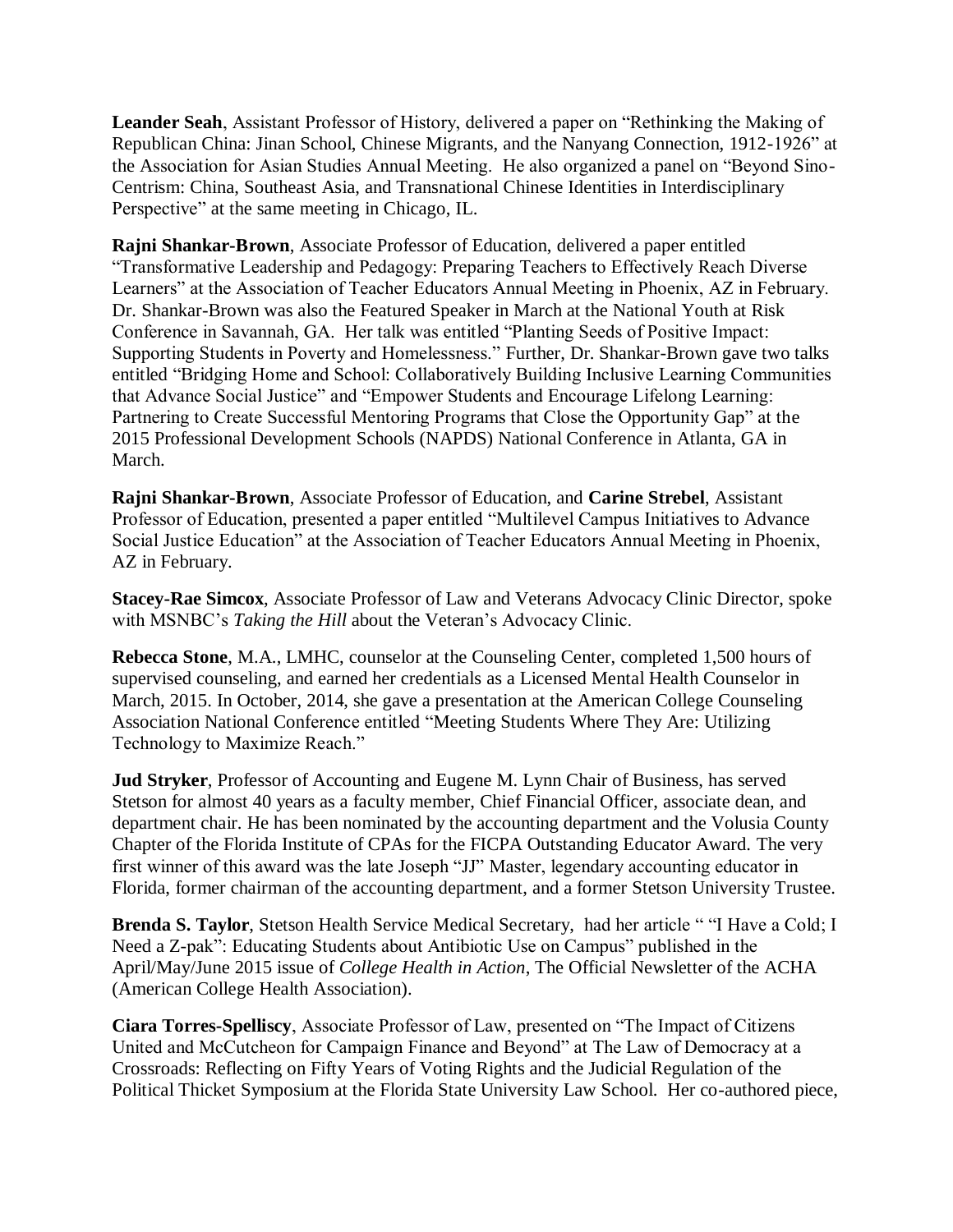"Running the D.C. Circuit Gauntlet on Cost-Benefit Analysis after *Citizens United*: Empirical Evidence from Sarbanes-Oxley and the JOBS Act," was published by the *Duke Journal of Constitutional Law & Public Policy*.

**Stephanie A. Vaughan**, Professor of Legal Skills and Associate Director of the Center for Excellence in Advocacy, has been named Associate Dean for Student Engagement at the College of Law.

**Jamison Walker**, Assistant Professor of Music**,** will be singing for the First Coast Opera 25th anniversary gala in May, and in June with the West Point Band in West Point, NY.

**Matt Wilson**, Associate Professor Sport Business, attended the *Orlando Business Journal*'s sponsored Networking Breakfast Panel in March. Dr. Wilson presented, "University Brand Management: Exploring Institutional Enhancement, Visual Identity, and the Role of Football as a Catalyst" at the 8<sup>th</sup> Annual College Sport Research Institute Conference on College Sport at The University of South Carolina in April.

**Joseph M. Woodside,** Assistant Professor of Decision and Information Sciences, introduced a new course for the spring of 2015: BSAN 493 – Health Informatics. This course is designed to provide a health informatics overview in major sections of healthcare information systems, healthcare information systems administration, and healthcare business intelligence and analytics.

**Daniil Zavlunov**, Assistant Professor of Music**,** contributed an article to the most recent *Stetson University Magazine*: "Music Forges Community."

## **Notable Department and Interdisciplinary Events**

Faculty from the **Department of Chemistry** delivered five presentations as part of the Division of Chemical Education Program at the Spring 2015 National American Chemical Society (ACS) Meeting in Denver, CO, March 22 – 25.

- **W. Tandy Grubbs**, Professor of Chemistry, presented "3D Printing to Create Computationally Derived Models in the Physical Chemistry Laboratory."
- **Ramee Indralingam**, Professor of Chemistry, presented "Importance of Sampling: The First Lab in the Analytical Chemistry Class."
- Paul Sibbald, Assistant Professor of Chemistry, presented two posters entitled "DFT Study of Phosphine-borane Bonds: Exploring Electronic Effects" and "Using 3D Printing to Model Steric Interactions."
- **John York**, Associate Professor of Chemistry, presented "Utilizing Electronic Structure Calculations in Undergraduate Inorganic Chemistry."

## The **Department of Counselor Education** hosted the *Mental Health and*

*Immigration Conference* on both the Deland and Celebration campuses with international speakers from the University of Barcelona, Drs. Joseba Achotegui and Dori Espeso, March 25 in Celebration and March 26 in DeLand.